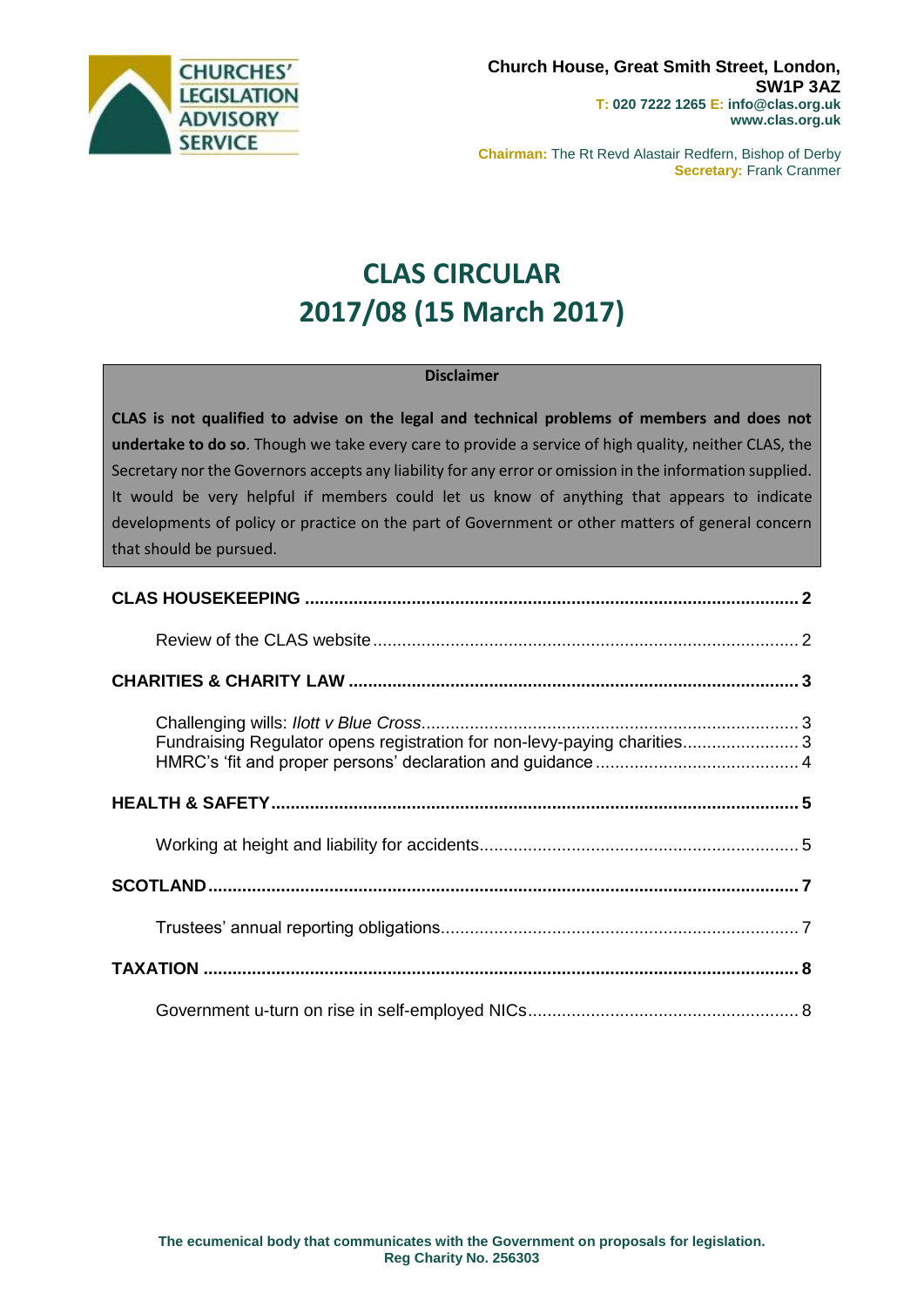## <span id="page-1-0"></span>**CLAS HOUSEKEEPING**

### <span id="page-1-1"></span>**Review of the CLAS website**

**For action**

We are in the process of reviewing the CLAS website and have posted a [survey](https://www.surveymonkey.co.uk/r/QBNVVPR) calling for views on its current setup, how it is being used and how it could be improved to provide a better service to the membership. *We would very much value your input*.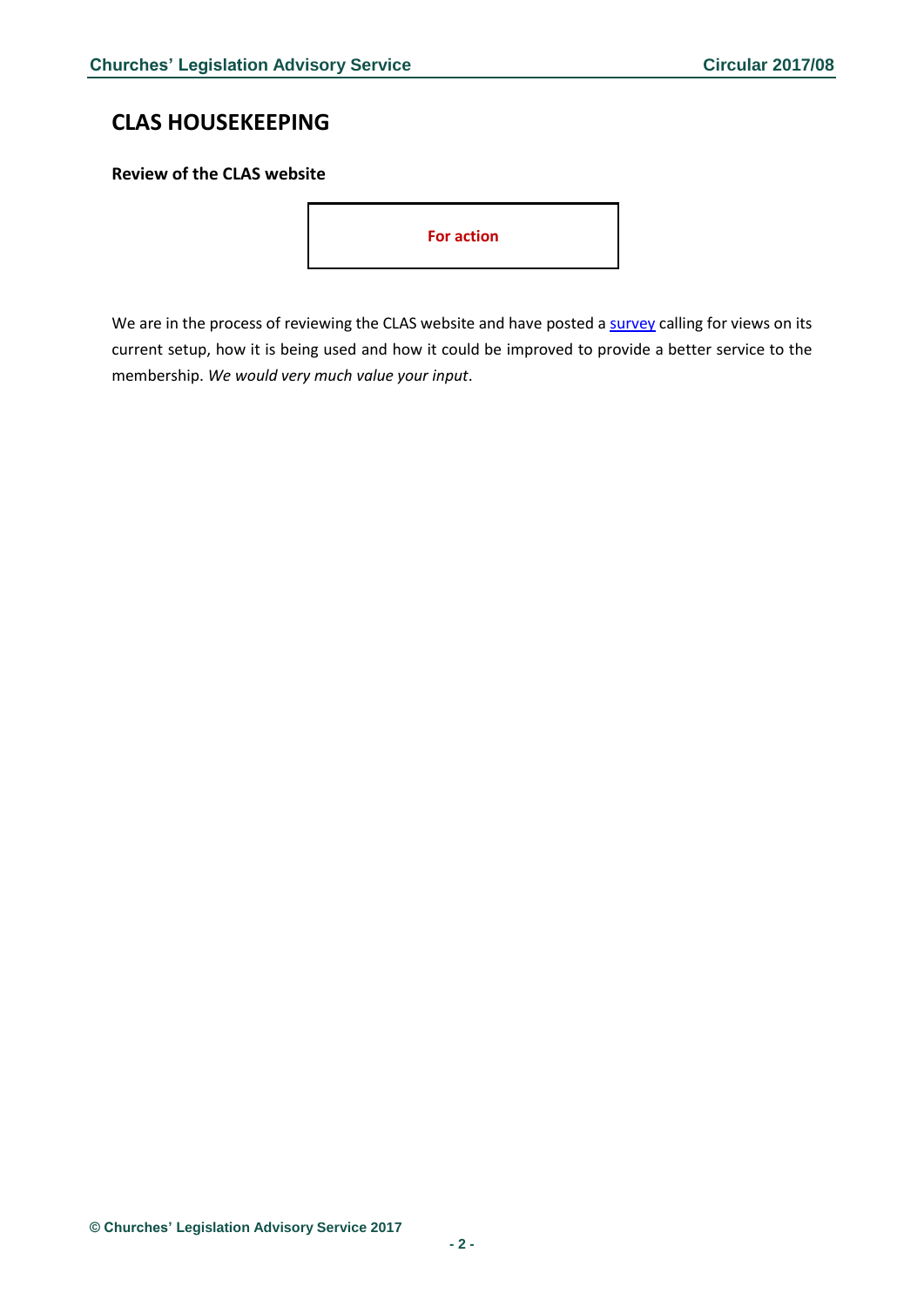### <span id="page-2-0"></span>**CHARITIES & CHARITY LAW**

<span id="page-2-1"></span>**Challenging wills:** *Ilott v Blue Cross*

**For information**

The UK Supreme Court has just made a ruling – on a challenge to a will – that should be of more general interest to charities and Churches. In brief, the testator, Mrs Jackson, disinherited her estranged daughter, Mrs Ilott, and left the vast bulk of her estate to three charities: The Blue Cross, the RSPB and the RSPCA. Mrs Ilott challenged the will and the District Court awarded her £50,000 from her mother's estate, relying on its powers under ss 1 & 2 of the Inheritance (Provision for Family and Dependants) Act 1975. On appeal, however, the Court of Appeal increased the award to £143,000 to enable her to buy a house, the reasonable costs of the house purchase, and cash payments up to a maximum of £20,000 – probably about £165,000 in total.

The three charities appealed to the Supreme Court, which allowed the charities' appeal and restored the original award of the District Court of £50,000.

**Comment:** Quite apart from the issue of what is known to academic lawyers as the principle of testamentary freedom, the case illustrates a difficult problem for charity trustees: how far should they go in defending a challenge to a will under which their charity is a beneficiary? Trustees have an overriding duty to act in the best interests of the charity; and it is often a very fine judgment as to whether those interests are best served by maintaining a challenge all the way to the Supreme Court or by conceding and not incurring further legal costs. There is no simple answer: but the amount at stake in the *Ilott* case was quite large and the trustees of the three charities probably thought that there was an important principle at stake that needed to be clarified at the highest level.

*Please note: the law of succession in Scotland is quite different from the law in England & Wales*.

[Source: UKSC – 15 March]

### <span id="page-2-2"></span>**Fundraising Regulator opens registration for non-levy-paying charities**

**For information**

The Fundraising Regulator has [opened its registration system](https://www.fundraisingregulator.org.uk/registration/registration/) for *registered* charities in England and Wales who do not contribute to its annual levy. Smaller charities can now apply to register voluntarily with the Regulator: registration will cost charities £50 annually and each registered organisation will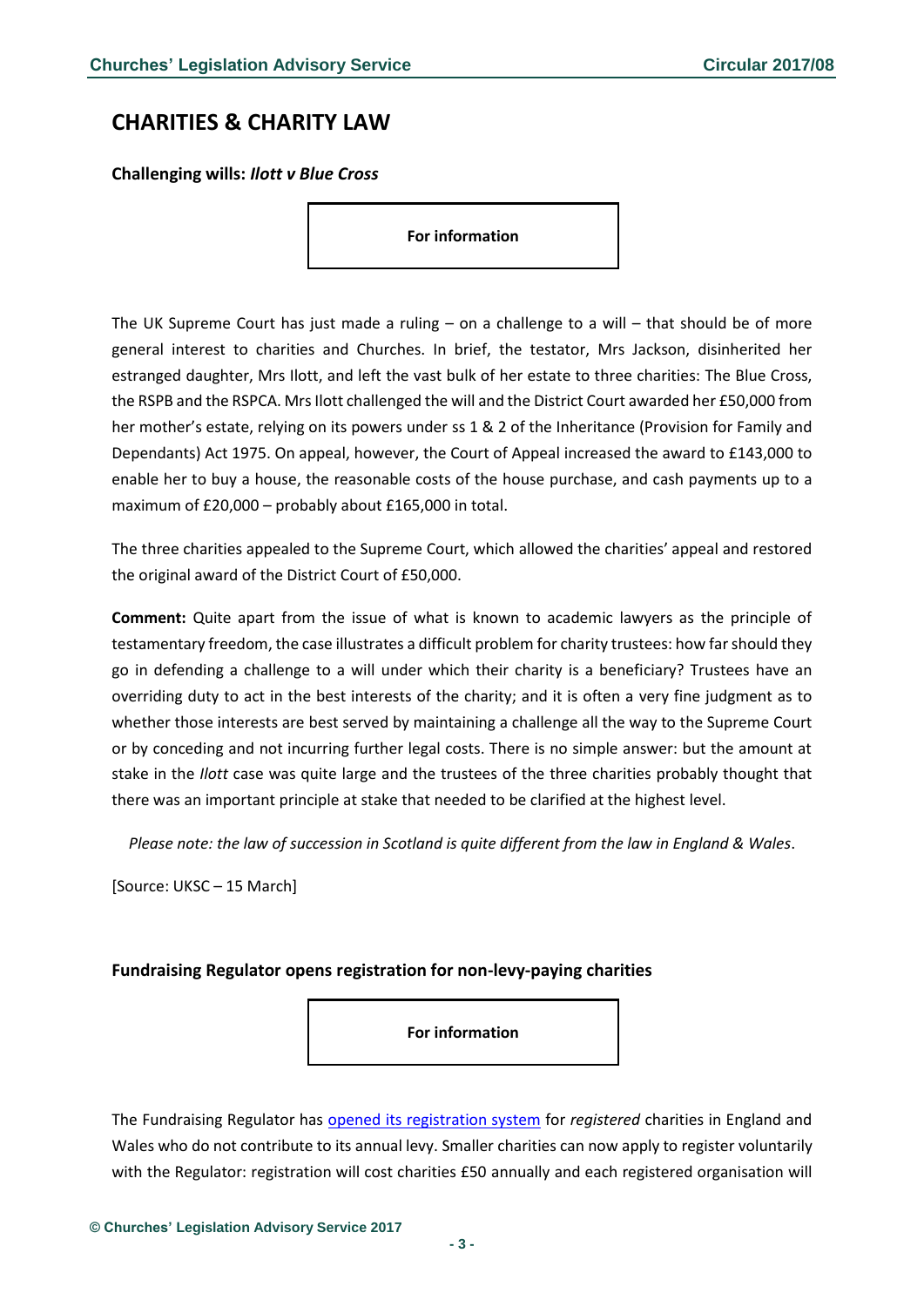receive a registration pack within seven working days of payment being processed. It should be noted that *non-registered charities* (ie, charities that are not registered with the Charity Commission) will be invited to register with the Fundraising Regulator from April 2017. Charities that spend £100,000 or more on fundraising have already been asked to pay a levy and those that have done so have been registered. As part of registering, charities will then be able to use the Fundraising Regulator's "Registered With" badge on their website and marketing materials.

Registration is not relevant to CLAS *qua* CLAS because it is funded by its members' subscriptions, not by public appeals. *However*, church congregations do fundraise – and may possibly think about registering with the Fundraising Regulator if they are registered with the Charity Commission. As to whether or not they should do so, however, we would not presume to advise.

[Source: Fundraising Regulator – 13 March]

#### <span id="page-3-0"></span>**HMRC's 'fit and proper persons' declaration and guidance**

**For information**

HMRC has [updated](https://www.gov.uk/government/publications/charities-fit-and-proper-persons-test/guidance-on-the-fit-and-proper-persons-test) its 'fit and proper persons' declaration and help sheet for managers of charities and Community Amateur Sports Clubs claiming tax relief. The updated guidance makes it clear that anyone involved in a disputed tax avoidance scheme could be caught by the rules. For a charity to satisfy the 'management condition' its managers must be 'fit and proper persons'. There is no definition in the legislation of a 'fit and proper person'; and the guidance explains how HMRC applies the test to people who have the general control and management of the administration of the charity. HMRC assumes that all people appointed by charities are fit and proper persons unless HMRC holds information to show otherwise.

HMRC states that, provided charities take appropriate steps in appointing personnel, they may assume that they meet the management condition at all times unless HMRC considers it necessary to make further enquiries. HMRC officials have also confirmed to the Charity Tax Group that existing charity managers who have signed the old declaration do not need to submit an updated one: the update applies only new appointments. The new guidance also gives a useful overview of the distinction between tax avoidance and tax planning – which is helpful, because concerns have been expressed that the previous guidance could have inadvertently caught tax advisers who are volunteer 'charity managers' and was unclear about their obligations and eligibility.

The Church of England's parish resources website has a helpful [note](http://www.parishresources.org.uk/wp-content/uploads/9-Gift-Aid-Fit-and-Proper-Persons.pdf) on Gift Aid and the 'fit and proper person' test. *Mutatis mutandis*, it could probably be adapted for other denominations if necessary.

[Source: HMRC – 9 March]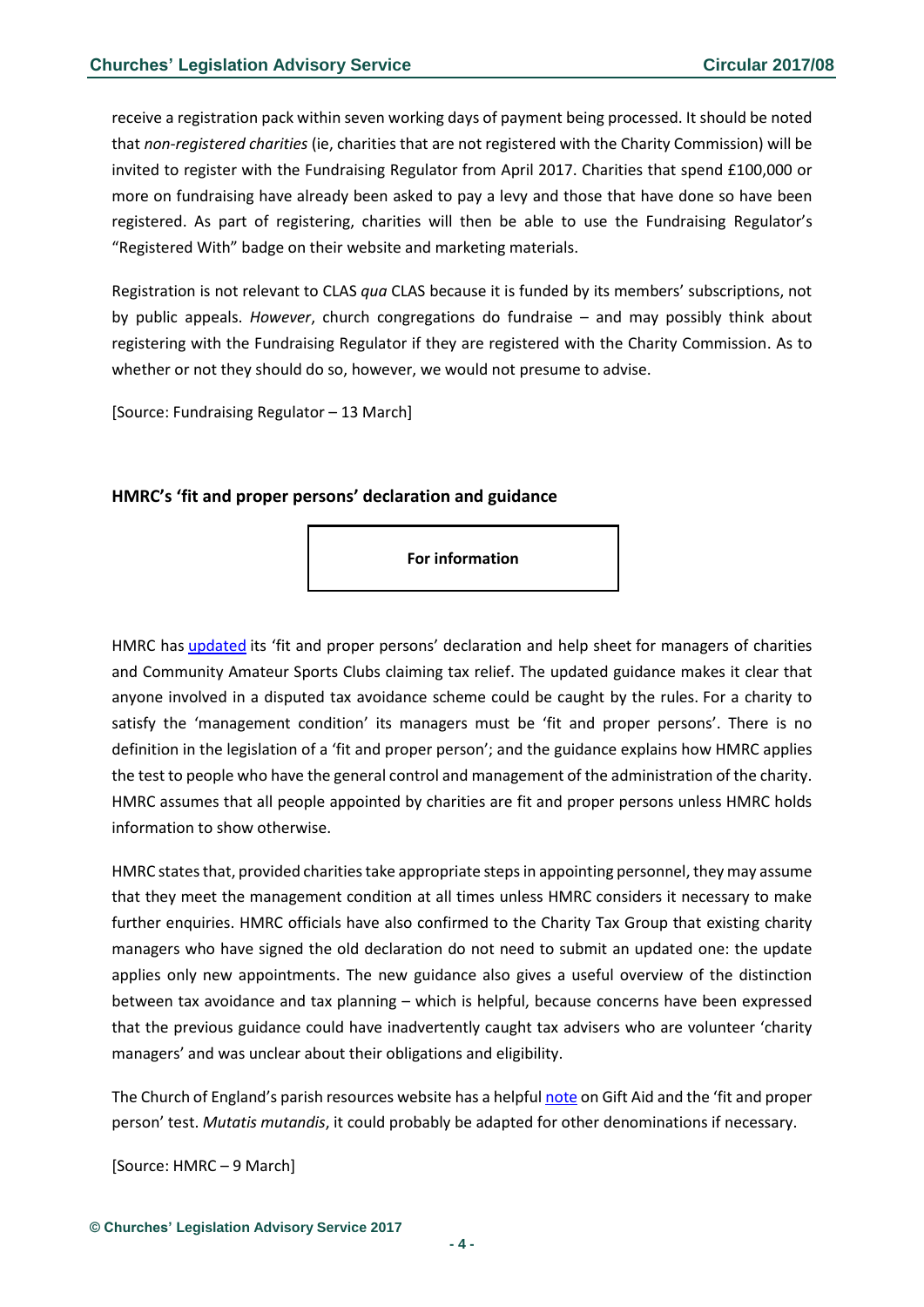### <span id="page-4-0"></span>**HEALTH & SAFETY**

<span id="page-4-1"></span>**Working at height and liability for accidents**

**For information**

On 3 March, the Court of Appeal handed down judgment in *Casson v Hudson & Anor* [\[2017\] EWCA Civ](http://www.bailii.org/ew/cases/EWCA/Civ/2017/125.html)  [125,](http://www.bailii.org/ew/cases/EWCA/Civ/2017/125.html) in relation to a claim for damages following a fall from a ladder while painting a church hall. The case highlights the potential liabilities faced by those responsible for church buildings in relation to persons undertaking work on premises for which they are responsible. Mr Casson was a serving prisoner at HMP Kirkham and was assigned to the Mereside Community Centre whilst undertaking resettlement day release during 2008/9. He was subsequently transferred to the church hall as a general handyman. He accepted that he had been told not to use ladders, and that he had read and signed a placement memorandum of understanding that stated, *inter alia*, that he was not permitted to use ladders; however, he used one regardless and in December 2009, he fell from near the top of a 15-rung metal ladder that belonged to the Respondents.

The Liverpool County Court dismissed the claim in its entirety on the ground that Mr Casson had not been the Respondent's employee. On appeal, however, Mr Casson did not challenge the decision that he was not employed by the Respondents; his appeal was limited to a claim for breach of statutory duty under [The Provision and Use of Work Equipment Regulations 1998](http://www.legislation.gov.uk/uksi/1998/2306/contents/made) (often referred to as " the PUWER Regulations").

In the Court of Appeal, Lord Justice David Richards stated that, in order to engage the duties to provide information, instructions and training and to ensure that the ladder was suitable for the purpose for which it is used (Regulations 8,9 and 4), the Respondents would have to be a person who had control to any extent of either "a person at work who uses or supervises or manages the use of work equipment" or "the way in which work equipment is used at work" and in either case "to the extent of such control'. Mr Casson, however, had not been instructed to do any painting but did so on his own initiative: nor had he been given permission to use the ladder – indeed was forbidden to do so. Appeal dismissed.

**Comment:** In general, the liability of those responsible for church buildings extends to those over whom they exercise control or for whom they have vicarious liability; however, the PUWER Regulations focus on *the equipment used*, such as the ladder in this case. The aim of the Regulations is to ensure that all equipment is suitable for its intended purpose, regularly maintained, only used by people who have received adequate training and inspected by a competent worker. Guidance on the application of the regulations is provided by the [HSE](http://www.hse.gov.uk/work-equipment-machinery/puwer.htm) and in RoSPA's *[Dummies Guide to PUWER](https://rospaworkplacesafety.com/2013/06/04/dummies-guide-to-puwer/)*.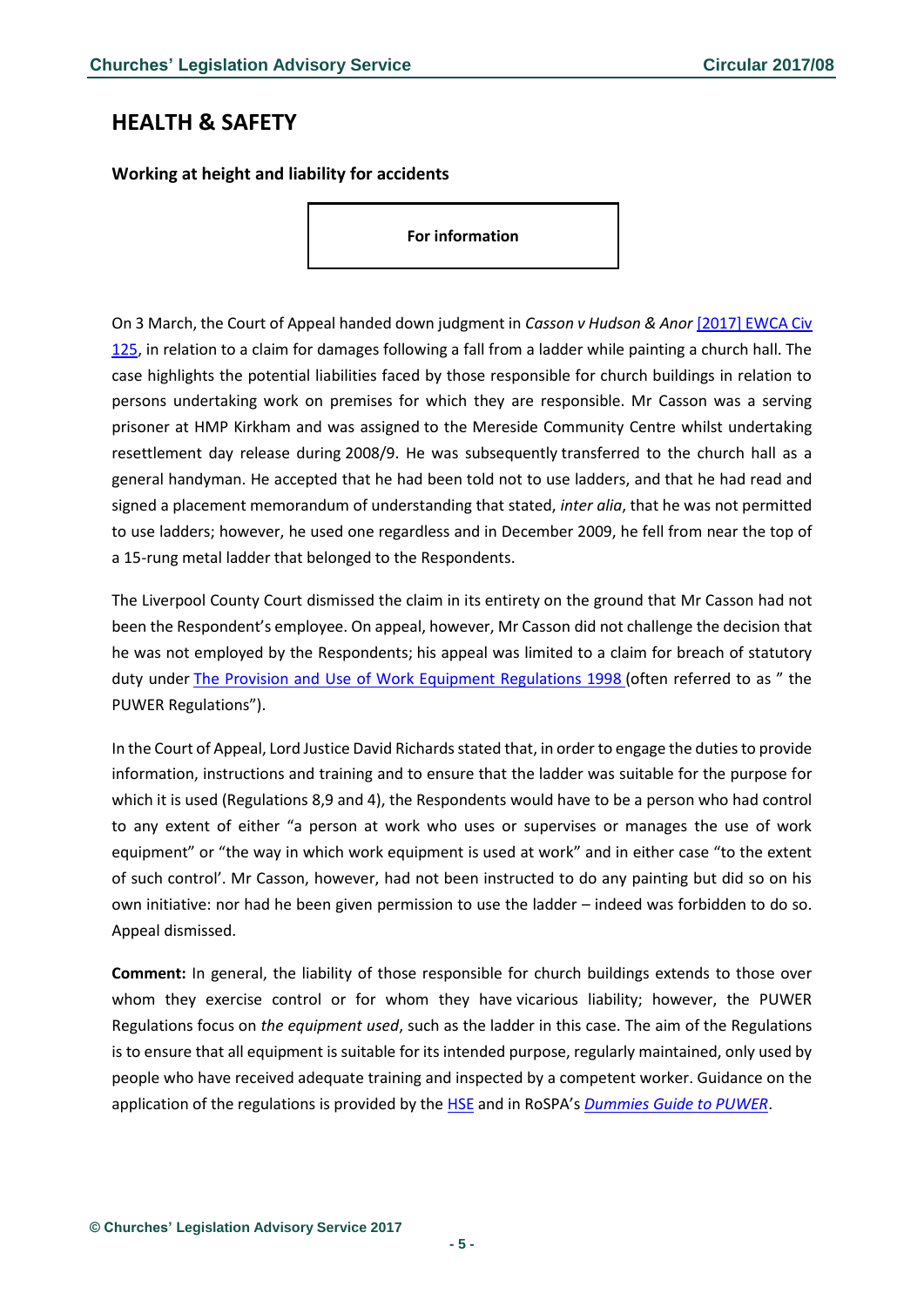As regards the more general issues associated with "working at height", in 2014 the Health and Safety Executive (HSE) completely revised its [guidance.](https://www.gov.uk/government/news/overhaul-of-guidance-to-help-10-million-working-at-height?ebul=gd-engineering&cr=3/Feb14) Though no changes were made to the Work at Height [Regulations 2005,](http://www.legislation.gov.uk/uksi/2005/735/contents/made) the new guidance set out "in clear, simple terms what to do and what not to do and debunking common myths that can confuse and mislead employers".

Finally, don't forget that, under the Regulations, "work at height" means work *in any place*, including a place at or below ground level, *and* includes having to get in and out of such a place while at work by using something other than a staircase in a permanent workplace – eg, having to use a ladder to get down into a cellar or undercroft.

[Source: *BAILII* – 3 March]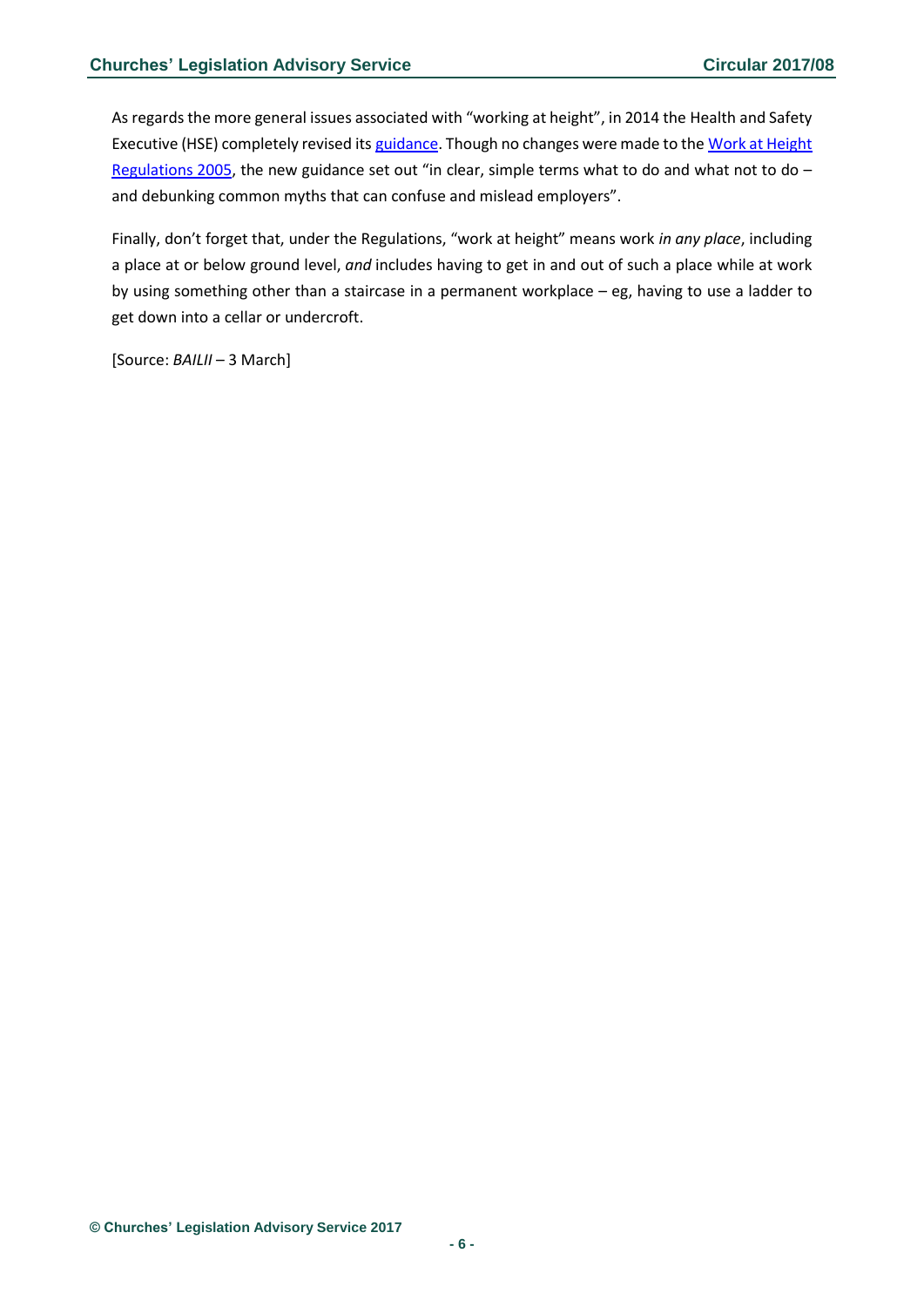# <span id="page-6-0"></span>**SCOTLAND**

### <span id="page-6-1"></span>**Trustees' annual reporting obligations**

**For information**

Every year, every charity registered in Scotland has to provide annual information by completing an online Annual Return and uploading or sending a statement of accounts, a Trustees' annual report and an external scrutiny report

OSCR has published a [reminder](http://www.oscr.org.uk/news/scottish-charities-need-to-report-on-time-to-give-the-public-confidence) for Scots charities of the importance of complying with their annual reporting duties. There can be legitimate reasons for a charity not submitting on time; however, OSCR reports that when it has contacted a non-compliant charity, the underlying reason for failure to file is often that the charity has not given reporting the requisite level of importance.

If a charity does not provide the OSCR with the required information, the following could apply:

- under section 45 of the Charities and Trustee Investment (Scotland) Act 2005, OSCR can appoint an accountant to prepare the accounts at the trustees expense;
- funding for the charity may not be granted; and
- it may affect some of the benefits that charitable status brings, for instance rates relief on a property or a water exemption.

To which we might add, non-compliance with charity law does no good at all for a charity's wider reputation.

[Source: OSCR – 8 March]